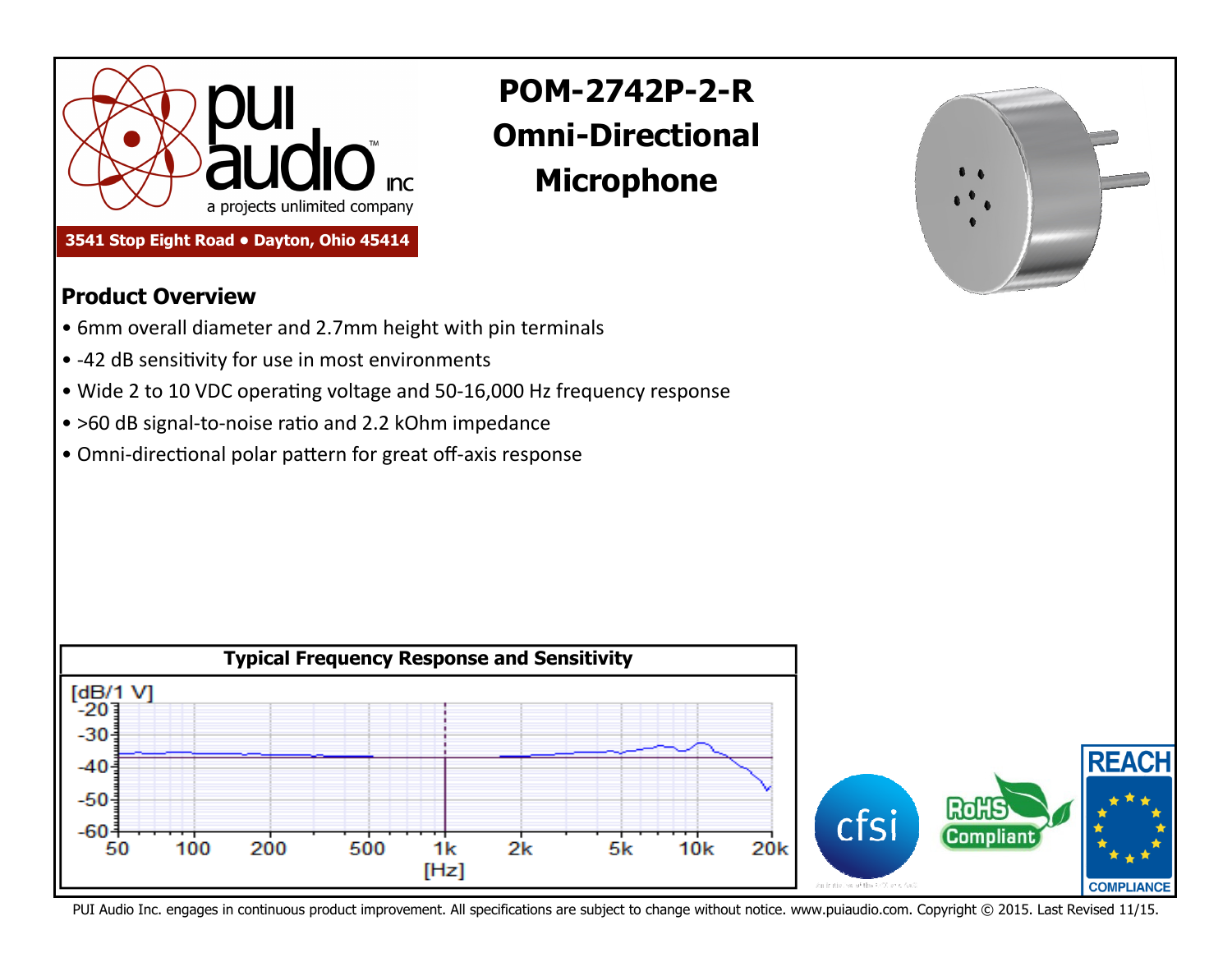

## **POM-2742P-2-R Omni-Directional Microphone**

| <b>Mechanical and Environment Testing</b> |                                                        |
|-------------------------------------------|--------------------------------------------------------|
| <b>Test Description</b>                   | <b>Test Condition</b>                                  |
| High Temperature                          | 70°C with random humidity for 200 hours                |
| Low Temperature                           | -40°C with random humidity for 200 hours               |
| Humidity                                  | 40°C with 90% relative humidity for 200 hours          |
| <b>Vibration</b>                          | 3 mm movement for 3 minutes in each of 3 axis          |
| Drop Test                                 | 70 cm free fall onto 20 mm thick board, two directions |
| Temperature Cycle Test                    | -40°C to 70°C, 5 cycles                                |





PUI Audio Inc. engages in continuous product improvement. All specifications are subject to change without notice. www.puiaudio.com. Copyright © 2015. Last Revised 11/15.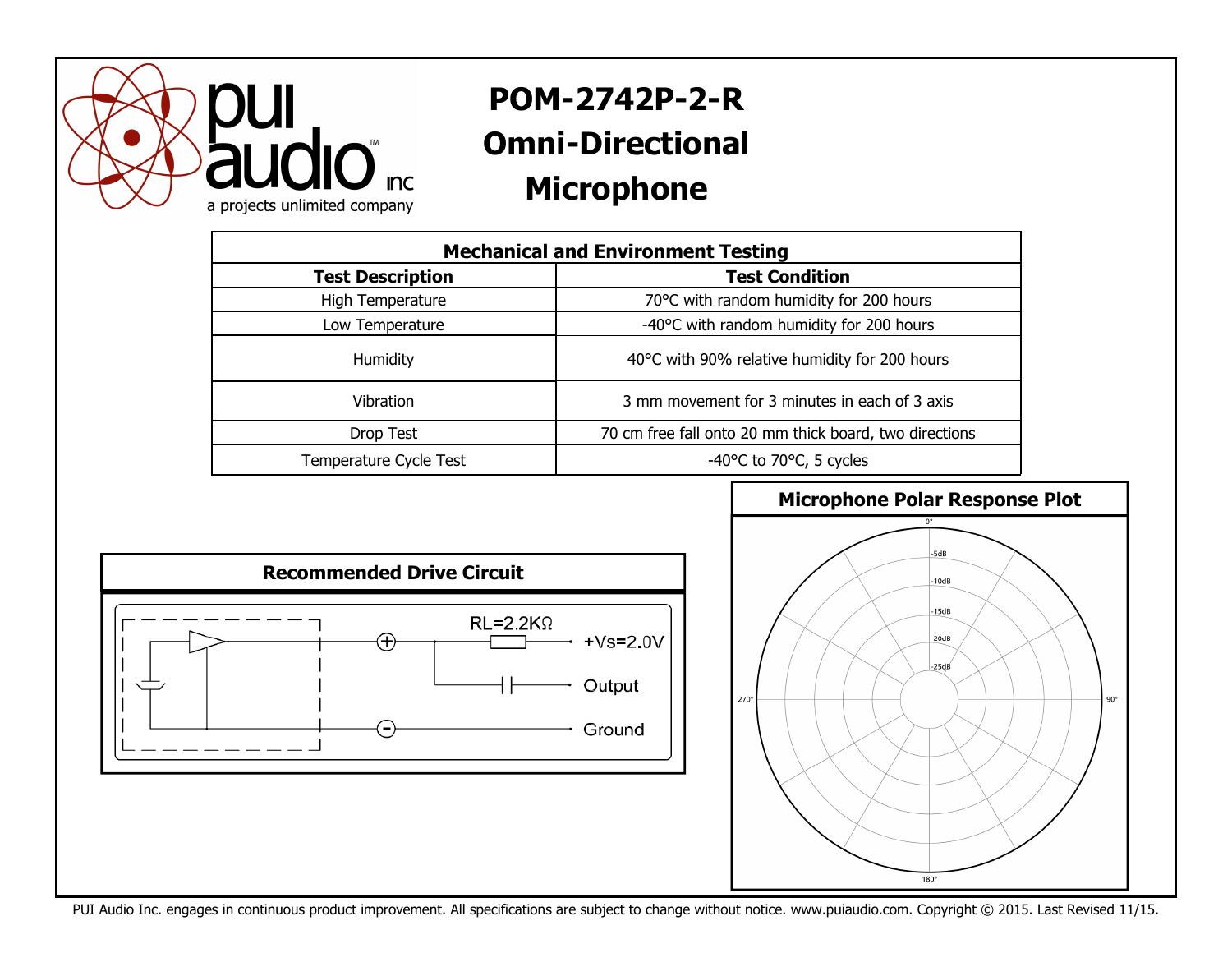